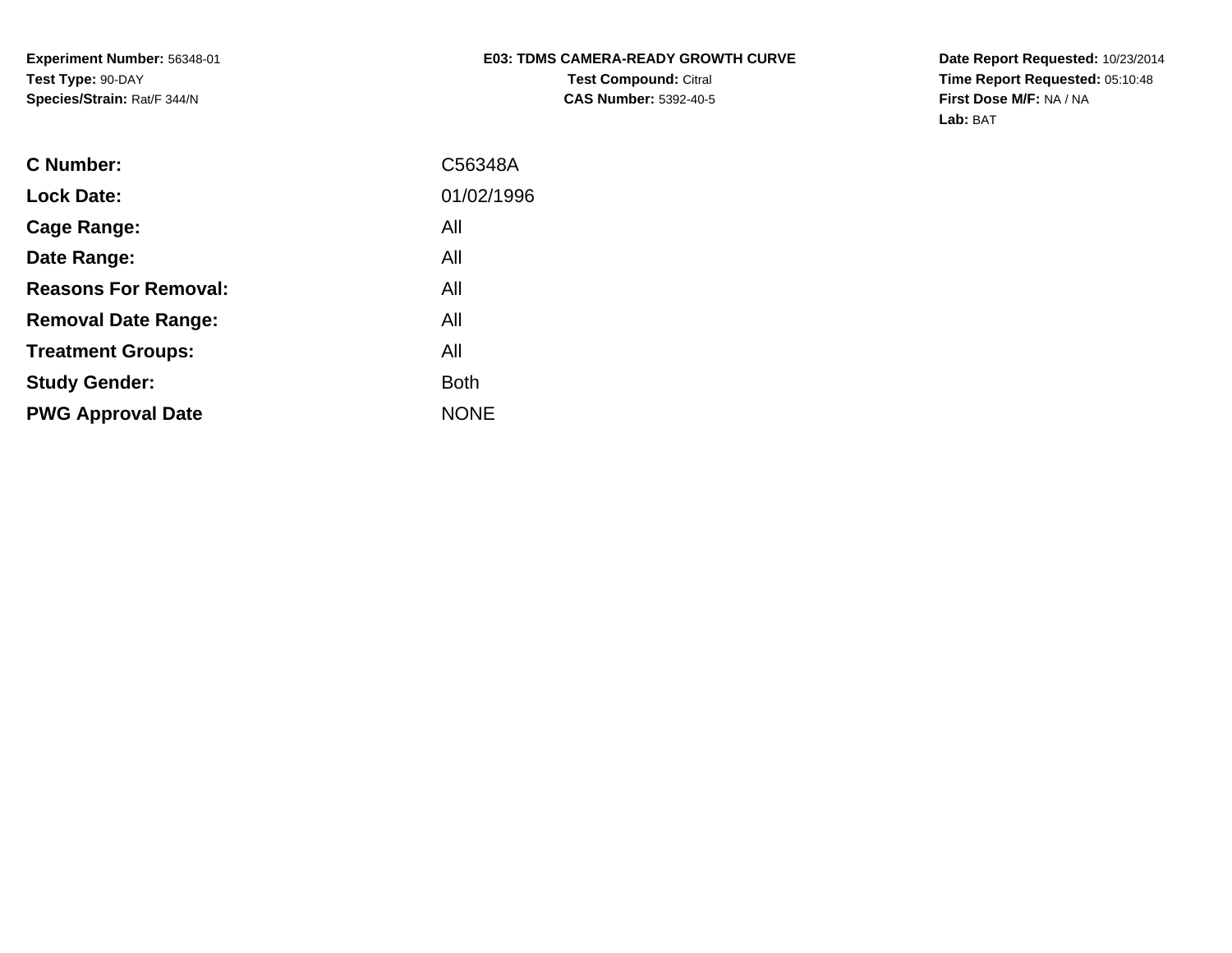#### **E03: TDMS CAMERA-READY GROWTH CURVE**

**Test Compound:** Citral **CAS Number:** 5392-40-5

**Date Report Requested:** 10/23/2014**Time Report Requested:** 05:10:48**First Dose M/F:** NA / NA**Lab:** BAT

## **MALE**

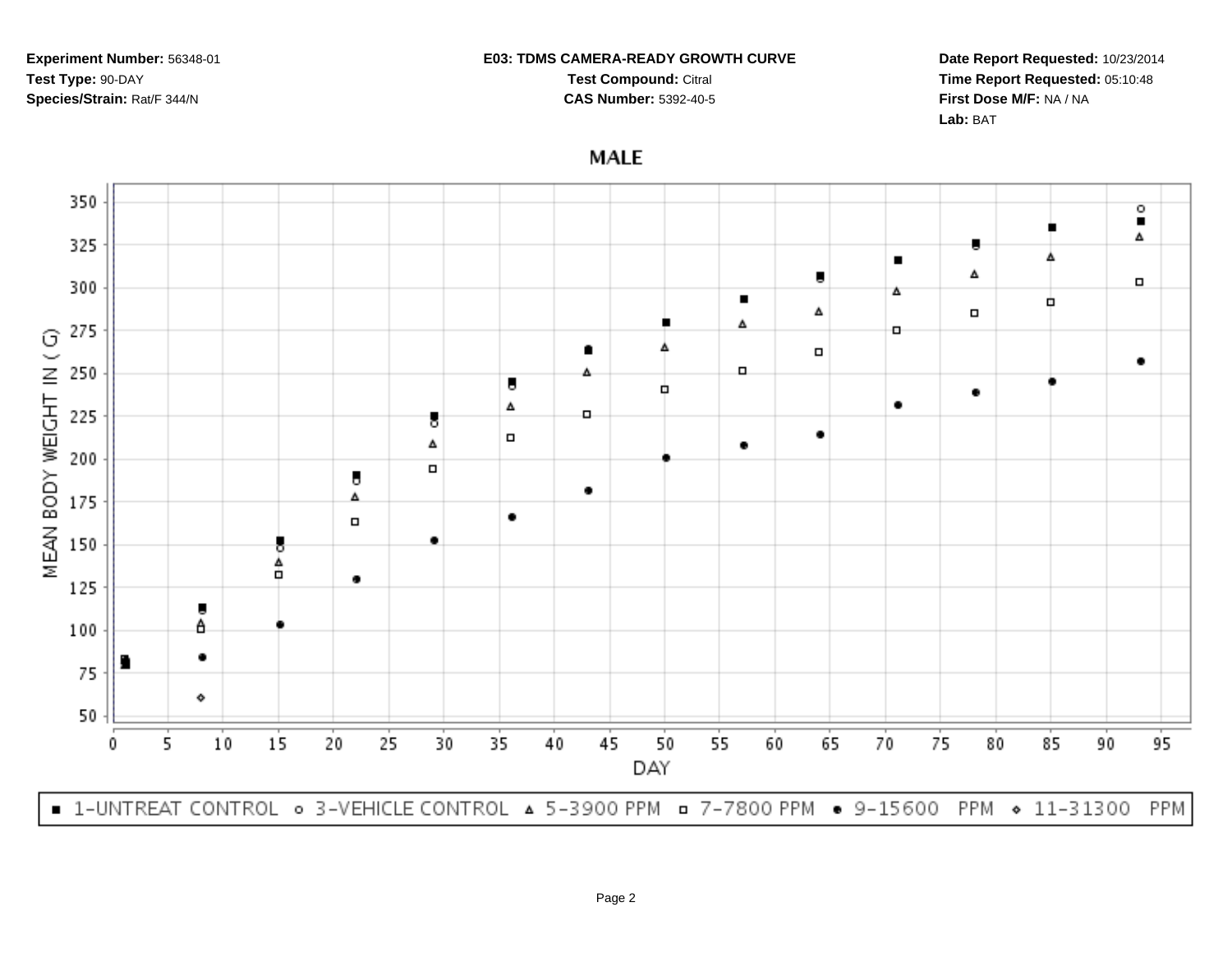**E03: TDMS CAMERA-READY GROWTH CURVETest Compound:** Citral **CAS Number:** 5392-40-5

\*\*\*END OF MALE DATA\*\*\*

**Date Report Requested:** 10/23/2014**Time Report Requested:** 05:10:48**First Dose M/F:** NA / NA**Lab:** BAT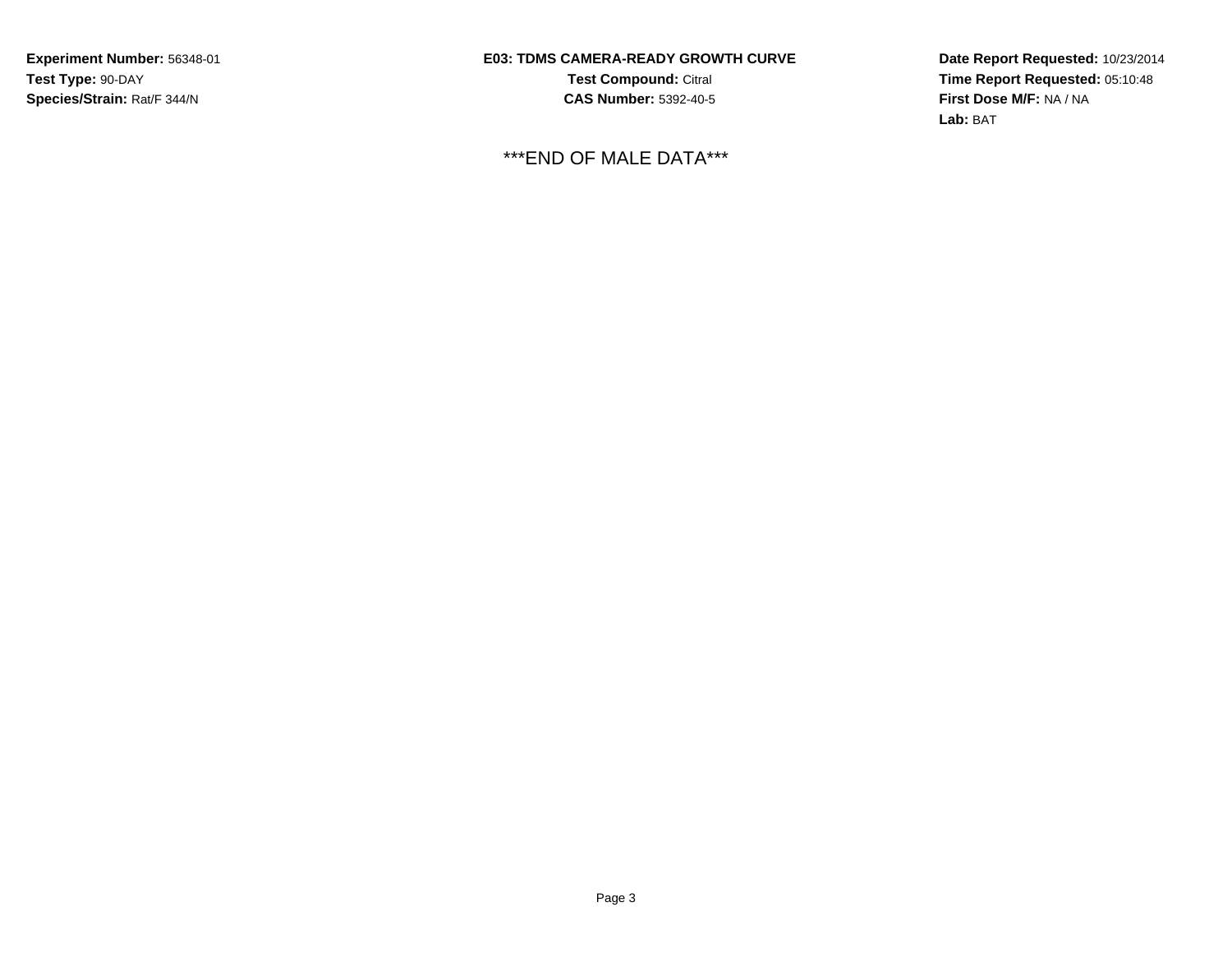### **E03: TDMS CAMERA-READY GROWTH CURVE**

**Test Compound:** Citral **CAS Number:** 5392-40-5

**Date Report Requested:** 10/23/2014**Time Report Requested:** 05:10:48**First Dose M/F:** NA / NA**Lab:** BAT

# **FEMALE**